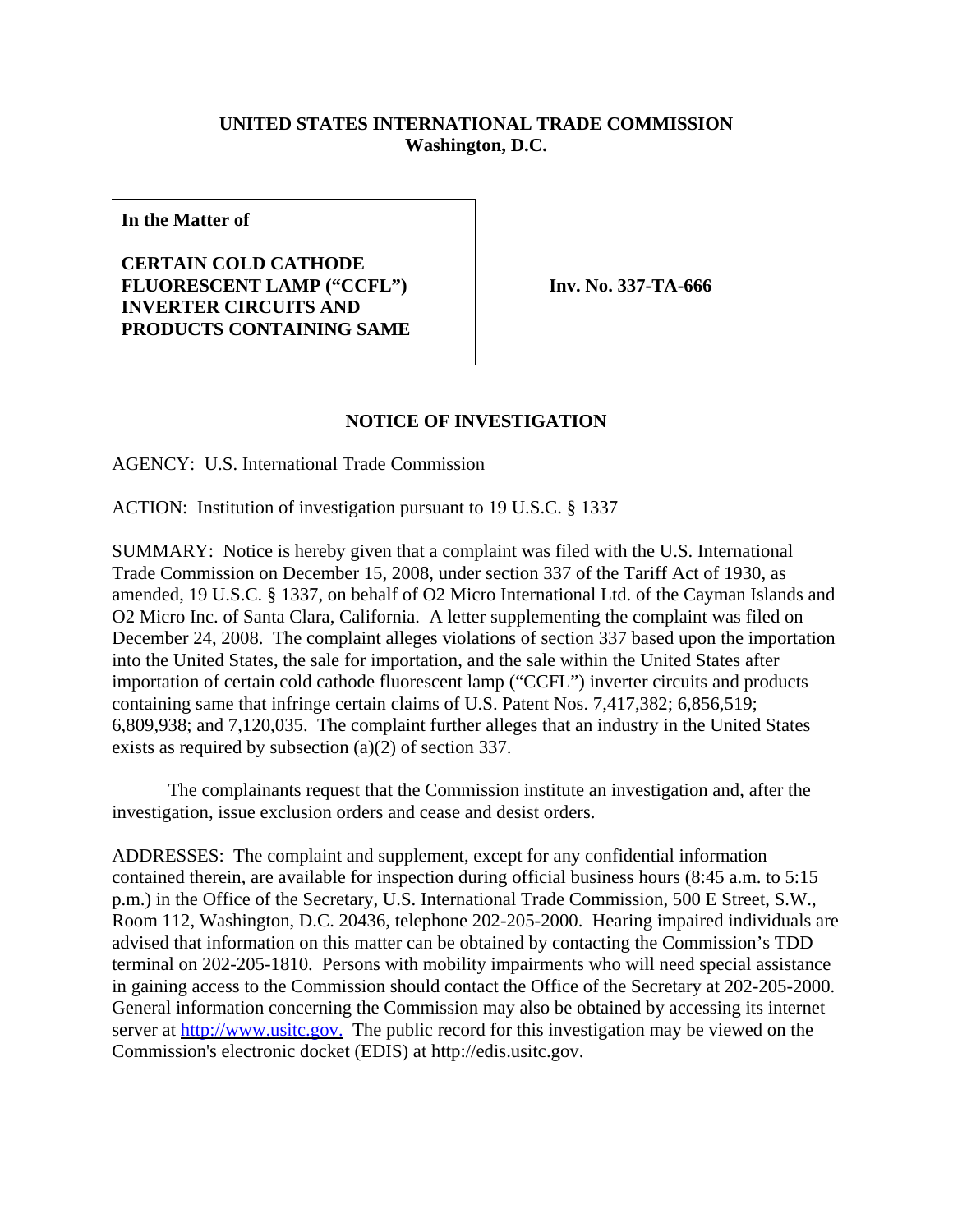FOR FURTHER INFORMATION CONTACT: David O. Lloyd, Esq., Office of Unfair Import Investigations, U.S. International Trade Commission, telephone (202) 205-2576.

AUTHORITY: The authority for institution of this investigation is contained in section 337 of the Tariff Act of 1930, as amended, and in section 210.10 of the Commission's Rules of Practice and Procedure, 19 C.F.R. § 210.10 (2008).

SCOPE OF INVESTIGATION: Having considered the complaint, the U.S. International Trade Commission, on January 8, 2009, ORDERED THAT –

(1) Pursuant to subsection (b) of section 337 of the Tariff Act of 1930, as amended, an investigation be instituted to determine whether there is a violation of subsection  $(a)(1)(B)$  of section 337 in the importation into the United States, the sale for importation, or the sale within the United States after importation of certain cold cathode fluorescent lamp ("CCFL") inverter circuits or products containing same that infringe one or more of claims 1, 2, 4, 6-9, 11, 13, and 14 of U.S. Patent No. 7,417,382; claim 7 of U.S. Patent No. 6,856,519; claims 1-3 and 6 of U.S. Patent No. 6,809,938; and claim 4 of U.S. Patent No. 7,120,035, and whether an industry in the United States exists as required by subsection (a)(2) of section 337;

(2) For the purpose of the investigation so instituted, the following are hereby named as parties upon which this notice of investigation shall be served:

(a) The complainants are –

O2 Micro International Ltd. Grand Pavilion Commercial Centre West Bay Road Grand Cayman KY1-1209 Cayman Islands

02 Micro Inc. 3118 Patrick Henry Drive Santa Clara, CA 95054

(b) The respondents are the following entities alleged to be in violation of section 337, and are the parties upon which the complaint is to be served:

> Monolithic Power Systems Inc. 6409 Guadalupe Mines Road San Jose, CA 95120

Microsemi Corporation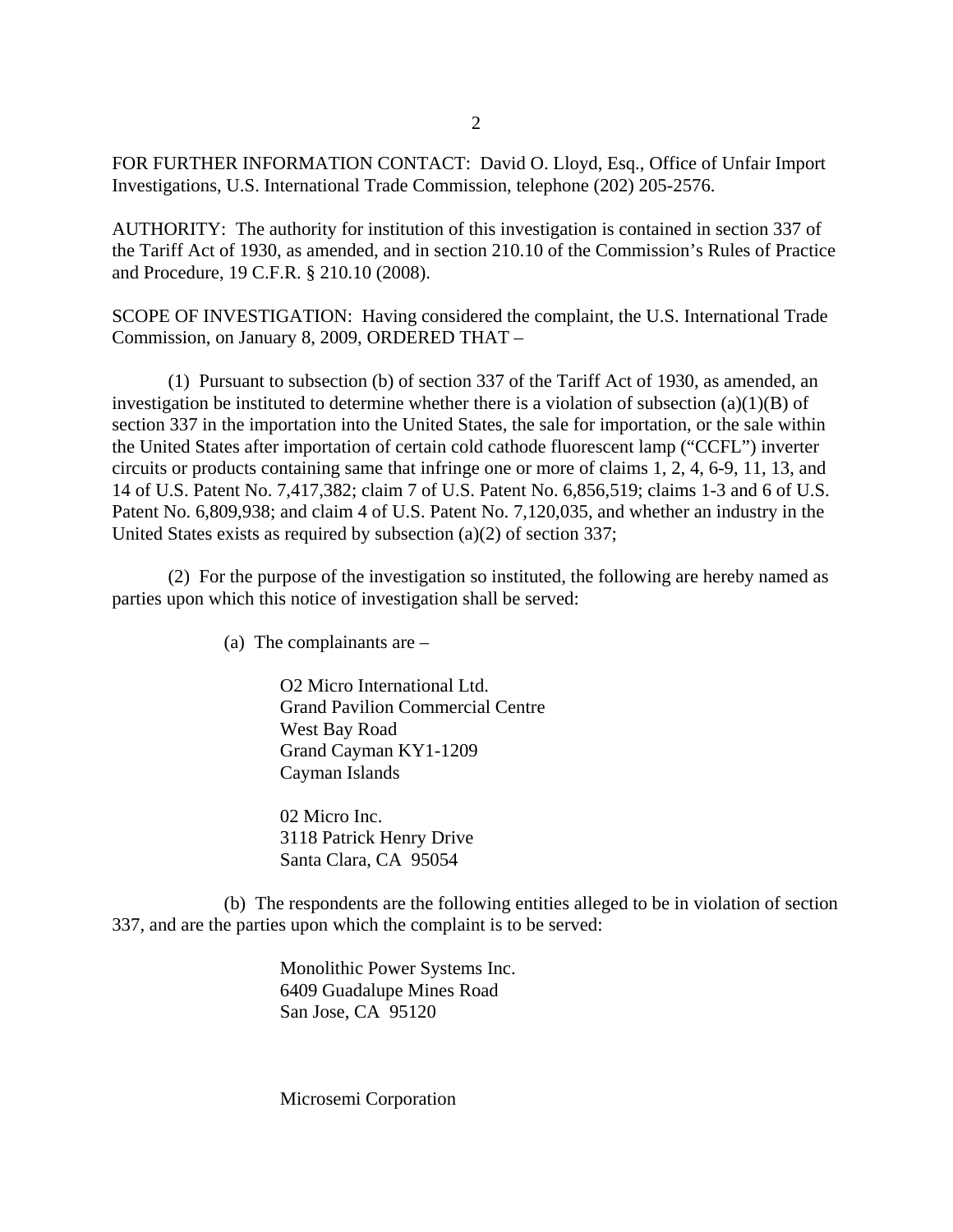2381 Morse Avenue Irvine, CA 92614

ASUSTeK Computer Inc. No. 15, Li-Te Road Peitou, Taipei Taiwan

ASUSTeK Computer International America 800 Corporate Way Fremont, CA 94539

LG Electronics LG Twin Towers 20,Yoido-dong, Youngdungpo-gu Seoul, Korea 150-721

LG Electronics U.S.A. 1000 Sylvan Avenue Englewood Cliffs, NJ 07632

LG Display Co., Ltd. West Tower, LG Twin Towers 20,Yoido-dong, Youngdungpo-gu Seoul, Korea 150-721

LG Display America, Inc. 150 East Brokaw Road San Jose, CA 95112

BenQ Corporation 16 Jihu Road, Neihu, Taipei 114, Taiwan

BenQ America Corp. 15375 Barranca Suite A205 Irvine, CA 92618

(c) The Commission investigative attorney, party to this investigation, is David O. Lloyd, Esq., Office of Unfair Import Investigations, U.S. International Trade Commission, 500 E Street, S.W., Suite 401, Washington, D.C. 20436; and

(3) For the investigation so instituted, Paul J. Luckern, Chief Administrative Law Judge,